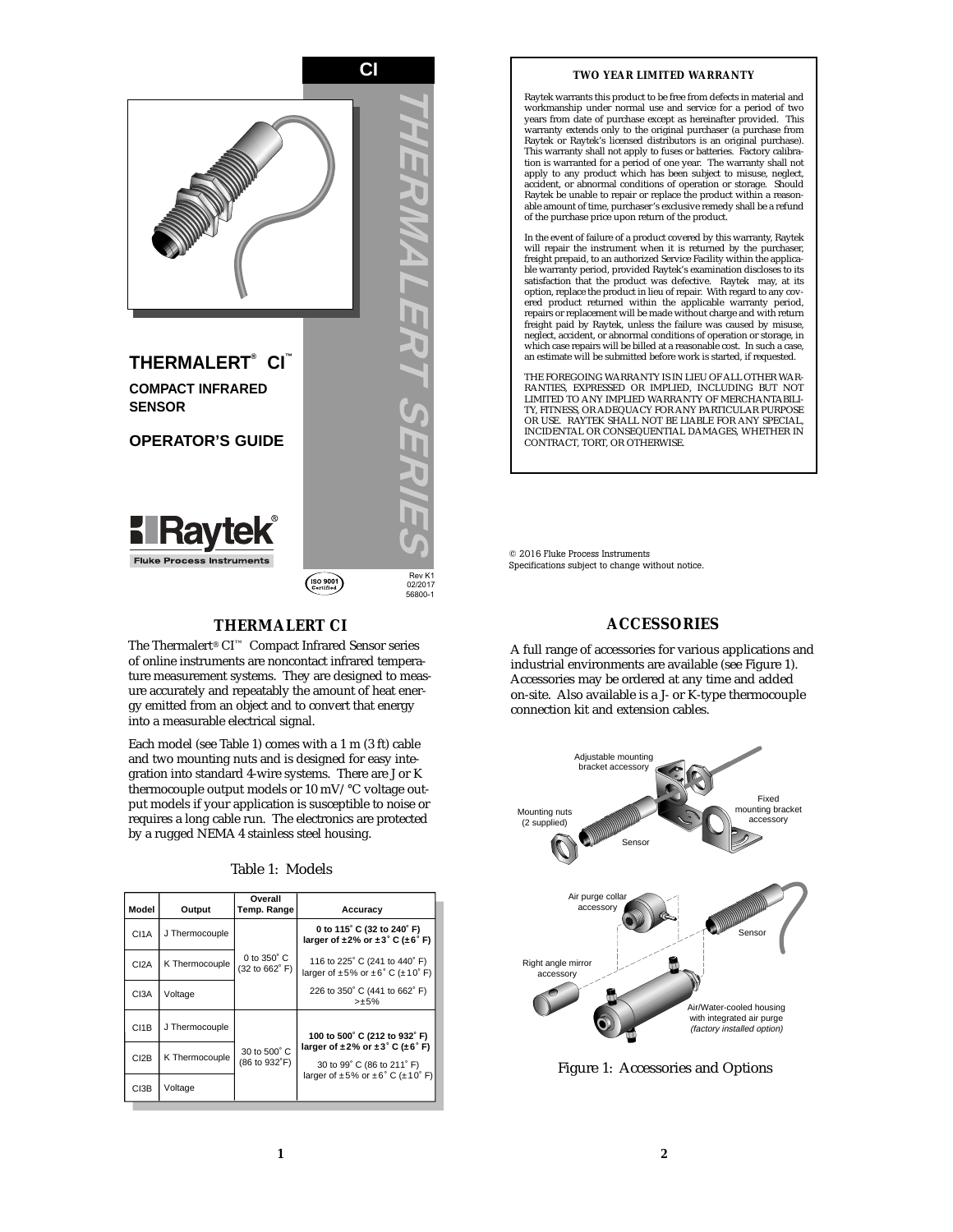### **OPTIONS**

Options for various applications and environments are available. **Options are factory installed and must be ordered with base model units.** These include the following:

- NIST traceable certification
- Air/Water-cooled housing (comes with integrated air purging and high temperature cable)
- High temperature cable–260°C (500°F) maximum ambient temperature (comes standard with air/water-cooled housing option)
- Longer 3 m (10 ft) standard cable

### **SPECIFICATIONS**

Table 2 (below and continued on Page 4) lists the sensor's optical, thermal, operational, electrical, environmental, and physical specifications.

| <b>Optical Resolution</b>      | 4:1 $(2)$ 90% energy                                                 |
|--------------------------------|----------------------------------------------------------------------|
| <b>Spectral Response Range</b> | $7 - 18 \mu m$                                                       |
| Thermal                        |                                                                      |
| Measurement range              | See Table 1                                                          |
| Detecting element              | Thermopile                                                           |
| Accuracy                       | See Table 1                                                          |
| Repeatability                  | $±1\%$ of reading                                                    |
| Temperature coefficient        | $0.2^{\circ}$ C per $^{\circ}$ C (0.2 $^{\circ}$ F per $^{\circ}$ F) |
| Operational                    |                                                                      |
| Temperature resolution         | $< 0.5$ °C (1°F)                                                     |
| Emissivity                     | Fixed at 0.95                                                        |
| Response time                  | 350 mSec (95% response)                                              |
| Warm-up period                 | < 1 minute                                                           |

#### Table 2: Specifications

Continued on next page

**3**

# **Optical Chart**

Figure 2 shows you how to read the optical chart. The optical chart (Figure 3) indicates the nominal target spot diameter at any given distance from the sensing head and assumes 90% energy.



**Focus Point D:S** = Distance to spot divided by spot diameter at the focus point **Far Field D:S** = Ratio at distances greater than 10x the focus distance

### Figure 2: How to Read the Optical Chart



#### Table 2 (continued): Specifications

| Electrical                    |                                                |  |
|-------------------------------|------------------------------------------------|--|
| Power supply voltage          | 12 - 24 VDC @ 20 mA                            |  |
| Maximum current draw          | $< 10 \text{ mA}$                              |  |
| Ripple                        | $< 2.5\%$                                      |  |
| Output impedance              | 50 ohms                                        |  |
| Minimum load impedance        | 50K ohms                                       |  |
| Outputs                       | J or K thermocouple,                           |  |
|                               | 10mV/°C Linear Voltage                         |  |
| Environmental                 |                                                |  |
| Sensing head rating           | IP 65, NEMA 4                                  |  |
| <b>FMI</b>                    |                                                |  |
| Conducted noise immunity      | IEC 801-4, Level 1                             |  |
| Relative humidity             | 10 to 95%, non-condensing                      |  |
| Storage temp. range           | -30 to 85° C (-22 to 185° F)                   |  |
| Thermal shock                 | Max error of 5° C (for $\Delta T = 25^\circ$ ) |  |
|                               | stabilization time=20 mins.                    |  |
| Ambient operating range       | 0 to 70° C (32 to 160° F)                      |  |
| air cooling                   | 0 to 94° C (32 to 200° F)                      |  |
| water cooling                 | 0 to 105° C (32 to 220° F)                     |  |
| water cooling/high temp cable | 0 to 260° C (32 to 500° F)                     |  |
|                               |                                                |  |
| Physical                      | 19 mm dia x 87 mm L                            |  |
| <b>Dimensions</b>             |                                                |  |
|                               | (0.75 in dia x 3.4 in L)                       |  |
| Weight                        | 130 g (4.5 oz)                                 |  |
| Material                      | Stainless steel                                |  |
| Cable-Standard                |                                                |  |
| Maximum ambient temperature   | 105° C (220° F)                                |  |
| Material (type & color)       | PVC, grey                                      |  |
| Cable length                  | 1 m $(3 ft)$                                   |  |
| Gauge                         | AWG 24 (J, K t/c cable)                        |  |
|                               | AWG 22 (10mV/°C cable)                         |  |
| <b>Cable-High Temperature</b> |                                                |  |
| Maximum ambient temperature   | 260°C (500°F)                                  |  |
| Material (type & color)       | Teflon, black                                  |  |
| Cable length                  | 1 m $(3 ft)$                                   |  |
| Gauge                         | <b>AWG 24</b>                                  |  |

# **4**

## **INSTALLATION**

The installation process consists of the following:

- Preparation
- Mechanical Installation
- Electrical Installation

The most important part of the installation process is preparation. Please read the following section thoroughly before proceeding with the mechanical and electrical installations.

### **Preparation**

**Distance and Spot Size**—The size of the area (spot size) you wish to measure determines the distance between the sensor and the target (see Figure 3 for distances and spot sizes). The spot size must not be larger than the target. Mount the sensor so the measured spot is the same or smaller than the target. Figure 4 is an overview of proper sensor placement.

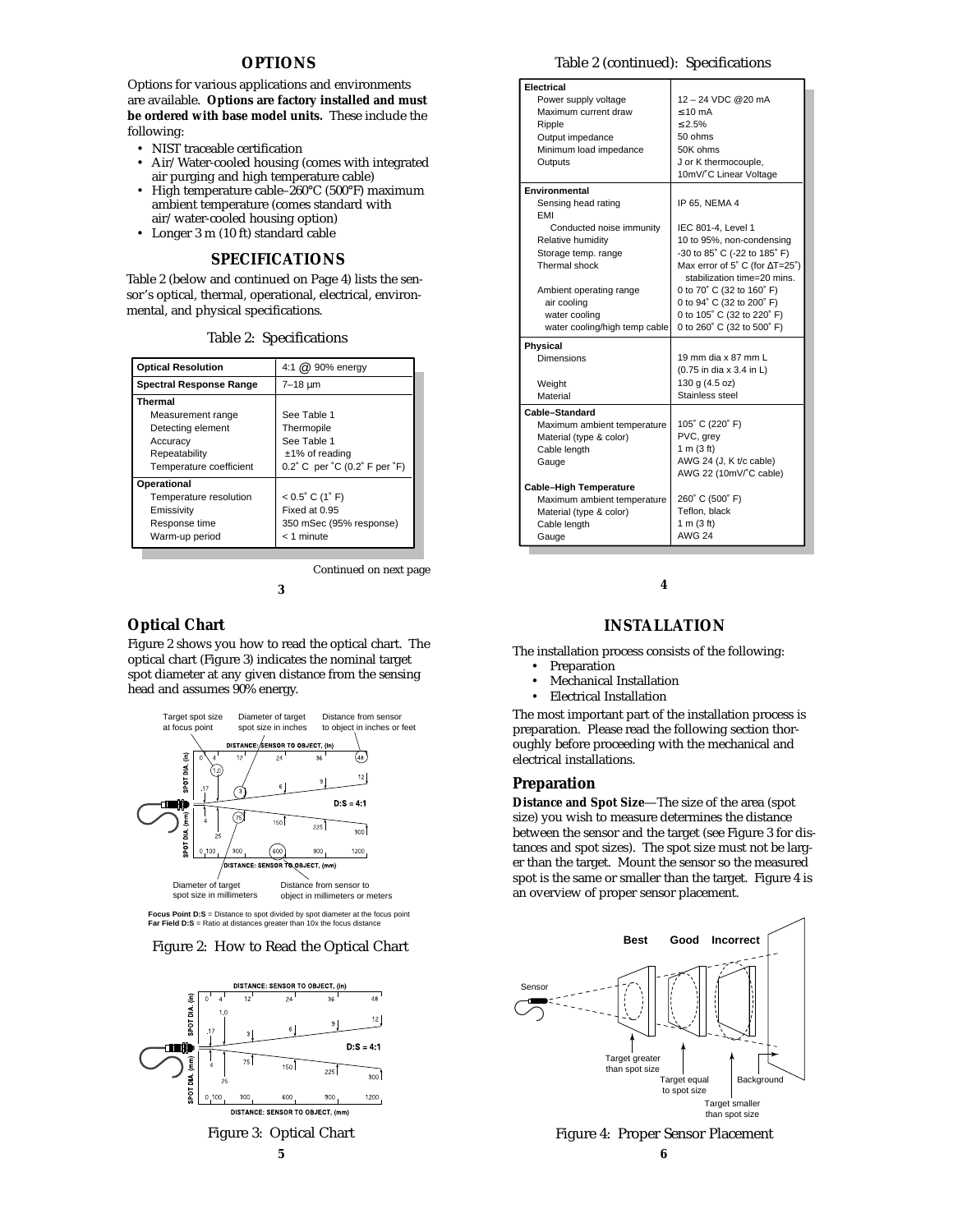**Ambient Temperature**—The sensing head is designed to operate in ambient temperatures from 0 to 70°C (32 to 160°F). For ambient temperatures above 70°C (160°F), a factory installed air/water-cooled housing option is available that allows operation in ambient conditions up to 260°C (500°F) with water cooling. The air/water-cooled housing option comes with a high-temperature cable and integrated air purging.

**Atmospheric Quality**—Smoke, fumes, dust, and other contaminants can coat the lens and cause erroneous temperature readings. We recommend using the air purge collar accessory in these types of environments to keep the lens clean. (The air/water-cooled housing comes with integrated air purging.)

**Electrical Interference**—To minimize electrical or electromagnetic interference or "noise," mount the sensor away from motors producing large step load changes.

**Wiring**—Before installing, be sure to check the distance between the sensor and the monitoring/controlling device. If necessary, extension cables are available as accessories.

**Power**—Have available a 12–24 VDC, 10 mA, power supply.

#### 41 (1.625) 22 (.875) 38 (1.5) 2X 13 (2X .5) 5 (.196) 2X 90˚ 2X 45˚ 19 (.75) 38 (1.5) 59 (2.31) <sup>∅</sup>19 (.76) ∅5 (.196) Full R mm (inches) 38 (1.5)

Figure 6: Adjustable Mounting Bracket



Figure 7: Sensor

### **Mechanical Installation**

All sensors come with a 1 m (3 ft) cable and 2 mounting nuts. You can mount the sensor in brackets or cutouts of your own design, or you can use the fixed and adjustable mounting bracket accessories. Figures 5 through 7 show the mounting bracket accessories' and sensor's dimensions.



Figure 5: Fixed Mounting Bracket

**7 8**

**Air/Water-cooled Housing with integrated air purge**— The air/water-cooled housing option (Figure 8) allows the sensor to withstand ambient temperatures up to 260° C (500° F) with water cooling and the high-temperature cable. (The high-temp cable is standard when the housing is ordered as an option.) It has 1/8" NPT fittings for water and air. Water temperature should be 15-30° C (60-86° F) for best performance. Chilled water below 10° C (50° F) is not recommended. *Without the high-temperature cable, the sensor can withstand ambient temperatures only up to 105° C (220° F) with water cooling.*



Figure 8: Air/Water-cooled Housing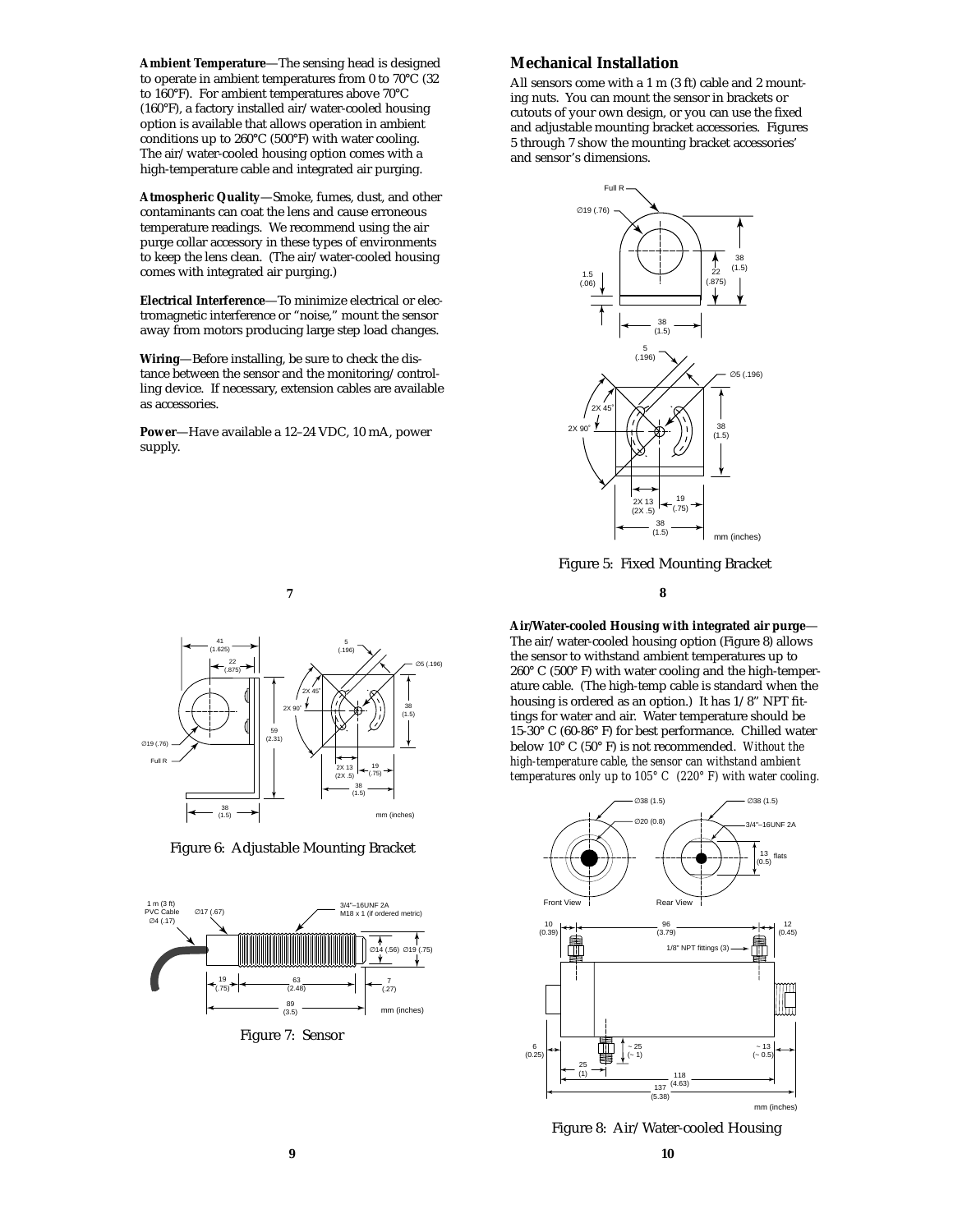**Air Purge Collar**—The air purge collar accessory (Figure 9) is used to keep dust, moisture, and other contaminants away from the lens. It must be screwed in fully. Air flows into the 10/32" fitting and out the front aperture. Clean or "instrument" air is recommended. *The air purge collar accessory is not needed with the air/water-cooled housing.*



Figure 9: Air Purge Collar

Table 3: Recommended Water and Air



**11**

### **Electrical Installation**

**Sensor to Electronics Cable**—The sensor to electronics cable is a 1m (3 ft), 4-wire, PVC cable. One end is attached, at the factory, to the sensor head. The other end has two pairs of wires and a bare shield (ground) wire (see Figure 11).

The unlabeled pair of wires is for connecting to a controller or chart recorder or for attaching to a thermocouple plug (for connecting to a thermocouple meter). DO NOT CONNECT TO A POWER SOURCE.

The second pair of wires, with the label, is for connecting to a power source.

# **WARNING**

### **Incorrect wiring will cause severe, permanent damage to the sensor.**

**Pay close attention to the wiring diagram in Figure 11, and match your sensor to the appropriate output type in Table 4 or 5. Wire accordingly.**

**DO NOT CONFUSE OUTPUT WIRES WITH POWER SUPPLY WIRES.**

**Right Angle Mirror**—The right angle mirror accessory (Figure 10) allows a perpendicular view of a target. It may be used when space is limited or when you need to avoid excessive radiation to the sensor. This can be mounted either on the end of the sensor or on the air purge collar, but not on the air/water-cooled housing.

Note: When using the right angle mirror, a small amount of energy emitted by the source is lost, which results in a lower than actual temperature reading. To compute the corrected temperature, use this formula:

 $T = 1.035T<sub>m</sub> - .035T<sub>amb</sub>$ 

where T=corrected temperature, Tm=temperature reading with mirror, and Tamb=ambient temperature. All temperatures are in either °C or °F.



Figure 10: Right Angle Mirror

**12**

**Wiring**—Wire the electronics cable using Figure 11 and Table 4 or 5 (for high temp cables) as a guide. **USE ONLY THE OUTPUT TYPE OF YOUR SENSOR. WIRING TO THE WRONG OUTPUT WILL DAM-AGE THE SENSOR.** Note in Figure 11 that the numbers refer to the wire numbers in Table 4 or 5, which shows proper wiring connections based on insulation color coding.



Figure 11: Wiring Configuration

|  | Table 4: Standard Cable Wiring |  |  |
|--|--------------------------------|--|--|
|--|--------------------------------|--|--|

| Output                                      | Label           | Wire<br><b>Number</b> | <b>Wire Color</b>             | <b>Function</b>                          |
|---------------------------------------------|-----------------|-----------------------|-------------------------------|------------------------------------------|
| J-type                                      | Output          | 1<br>$\overline{2}$   | White<br>Red (white stripe)   | Signal + (Iron)<br>Signal - (Constantan) |
| Thermo-<br>couple                           | Power<br>Supply | 3<br>4                | Red (yellow stripe)<br>Yellow | Power Supply +<br>Power Supply -         |
|                                             |                 | 5                     | Bare                          | Shield Ground                            |
| K-type                                      | Output          | 1<br>$\overline{c}$   | Yellow<br>Red (yellow stripe) | Signal + (Chromel)<br>Signal - (Alumel)  |
| Thermo-<br>couple                           | Power<br>Supply | 3<br>4                | Red (white stripe)<br>White   | Power Supply +<br>Power Supply -         |
|                                             |                 | 5                     | Bare                          | Shield Ground                            |
| $10mV$ <sup><math>c</math></sup><br>Voltage | Output          | $\overline{a}$        | White<br>Green                | Signal +<br>Signal Ground                |
|                                             | Power<br>Supply | 3<br>4                | Red<br><b>Black</b>           | Power Supply +<br>Power Supply -         |
|                                             |                 | 5                     | Bare                          | Shield Ground                            |